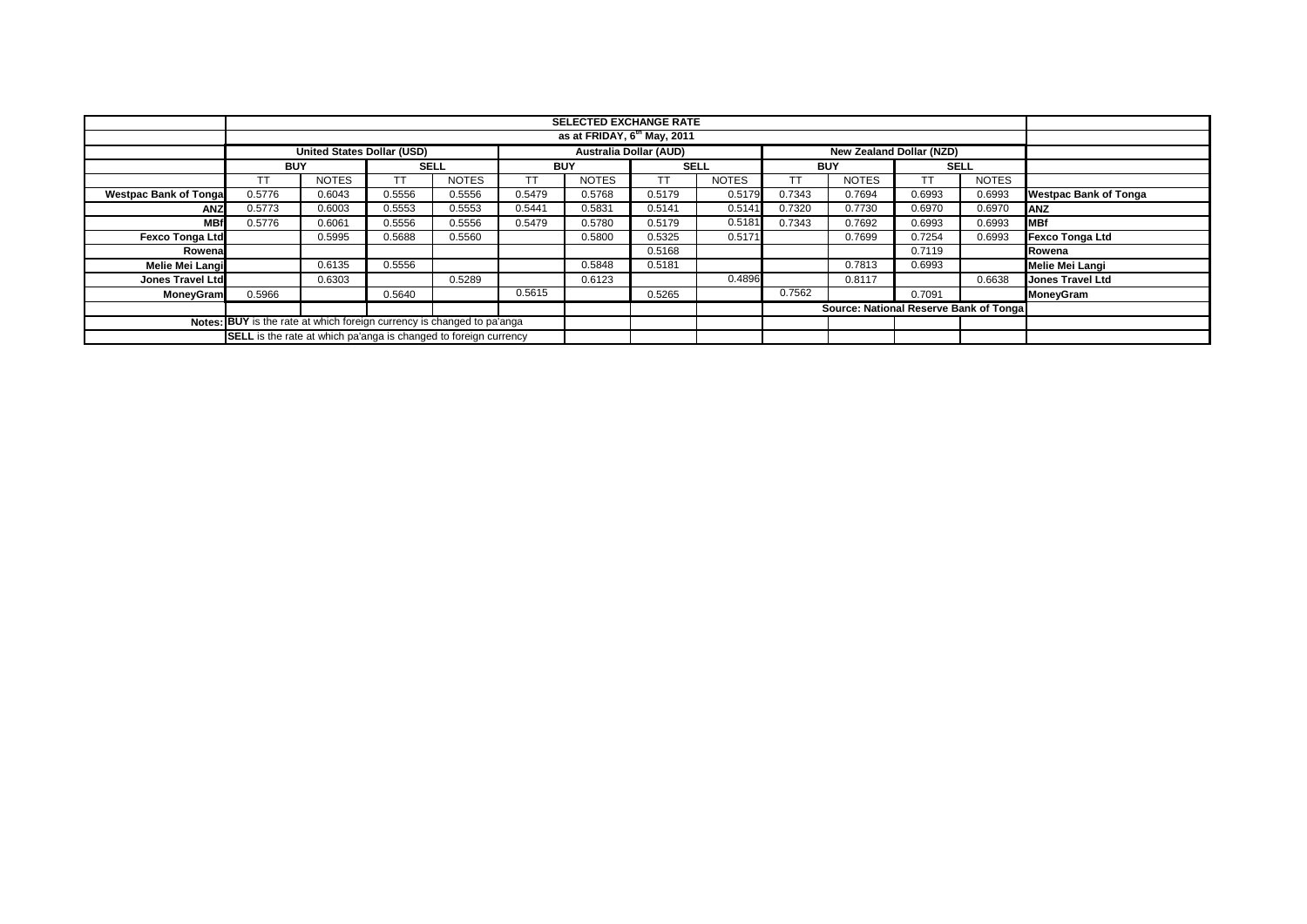|                               | <b>SELECTED EXCHANGE RATE</b>                                           |                                                                                                       |        |              |        |              |        |              |           |                                         |        |              |                         |
|-------------------------------|-------------------------------------------------------------------------|-------------------------------------------------------------------------------------------------------|--------|--------------|--------|--------------|--------|--------------|-----------|-----------------------------------------|--------|--------------|-------------------------|
|                               |                                                                         |                                                                                                       |        |              |        |              |        |              |           |                                         |        |              |                         |
|                               |                                                                         |                                                                                                       |        |              |        |              |        |              |           |                                         |        |              |                         |
|                               |                                                                         | <b>Australia Dollar (AUD)</b><br><b>New Zealand Dollar (NZD)</b><br><b>United States Dollar (USD)</b> |        |              |        |              |        |              |           |                                         |        |              |                         |
|                               | <b>BUY</b>                                                              |                                                                                                       |        | <b>SELL</b>  |        | <b>BUY</b>   |        | <b>SELL</b>  |           | <b>BUY</b>                              |        | <b>SELL</b>  |                         |
|                               | <b>TT</b>                                                               | <b>NOTES</b>                                                                                          |        | <b>NOTES</b> | ТT     | <b>NOTES</b> | TТ     | <b>NOTES</b> | <b>TT</b> | <b>NOTES</b>                            | TT     | <b>NOTES</b> |                         |
| <b>Westpac Bank of Tongal</b> | 0.5776                                                                  | 0.6044                                                                                                | 0.5556 | 0.5556       | 0.5446 | 0.5716       | 0.5146 | 0.5146       | 0.7246    | 0.7587                                  | 0.6896 | 0.6896       | Westpac Bank of Tonga   |
| <b>ANZ</b>                    | 0.5774                                                                  | 0.6004                                                                                                | 0.5554 | 0.5554       | 0.5394 | 0.5784       | 0.5094 | 0.5094       | 0.7210    | 0.7620                                  | 0.6860 | 0.6860       | ANZ                     |
| <b>MBf</b>                    | 0.5776                                                                  | 0.6061                                                                                                | 0.5556 | 0.5556       | 0.5446 | 0.5714       | 0.5146 | 0.5155       | 0.7246    | 0.7576                                  | 0.6896 | 0.6897       | <b>MBf</b>              |
| <b>Fexco Tonga Ltd</b>        |                                                                         | 0.5996                                                                                                | 0.5647 | 0.5561       |        | 0.5751       | 0.5242 | 0.5128       |           | 0.7584                                  | 0.7099 | 0.6888       | Fexco Tonga Ltd         |
| Rowena                        |                                                                         |                                                                                                       |        |              |        |              | 0.5126 |              |           |                                         | 0.7004 |              | Rowena                  |
| Jones Travel Ltd              |                                                                         | 0.6304                                                                                                |        | 0.5290       |        | 0.6073       |        | 0.4851       |           | 0.8001                                  |        | 0.6533       | <b>Jones Travel Ltd</b> |
| <b>MoneyGram</b>              | 0.5829                                                                  |                                                                                                       | 0.5510 |              | 0.5452 |              | 0.5112 |              | 0.7318    |                                         | 0.6861 |              | <b>MoneyGram</b>        |
|                               |                                                                         |                                                                                                       |        |              |        |              |        |              |           | Source: National Reserve Bank of Tongal |        |              |                         |
|                               | Notes: BUY is the rate at which foreign currency is changed to pa'anga  |                                                                                                       |        |              |        |              |        |              |           |                                         |        |              |                         |
|                               | <b>SELL</b> is the rate at which pa'anga is changed to foreign currency |                                                                                                       |        |              |        |              |        |              |           |                                         |        |              |                         |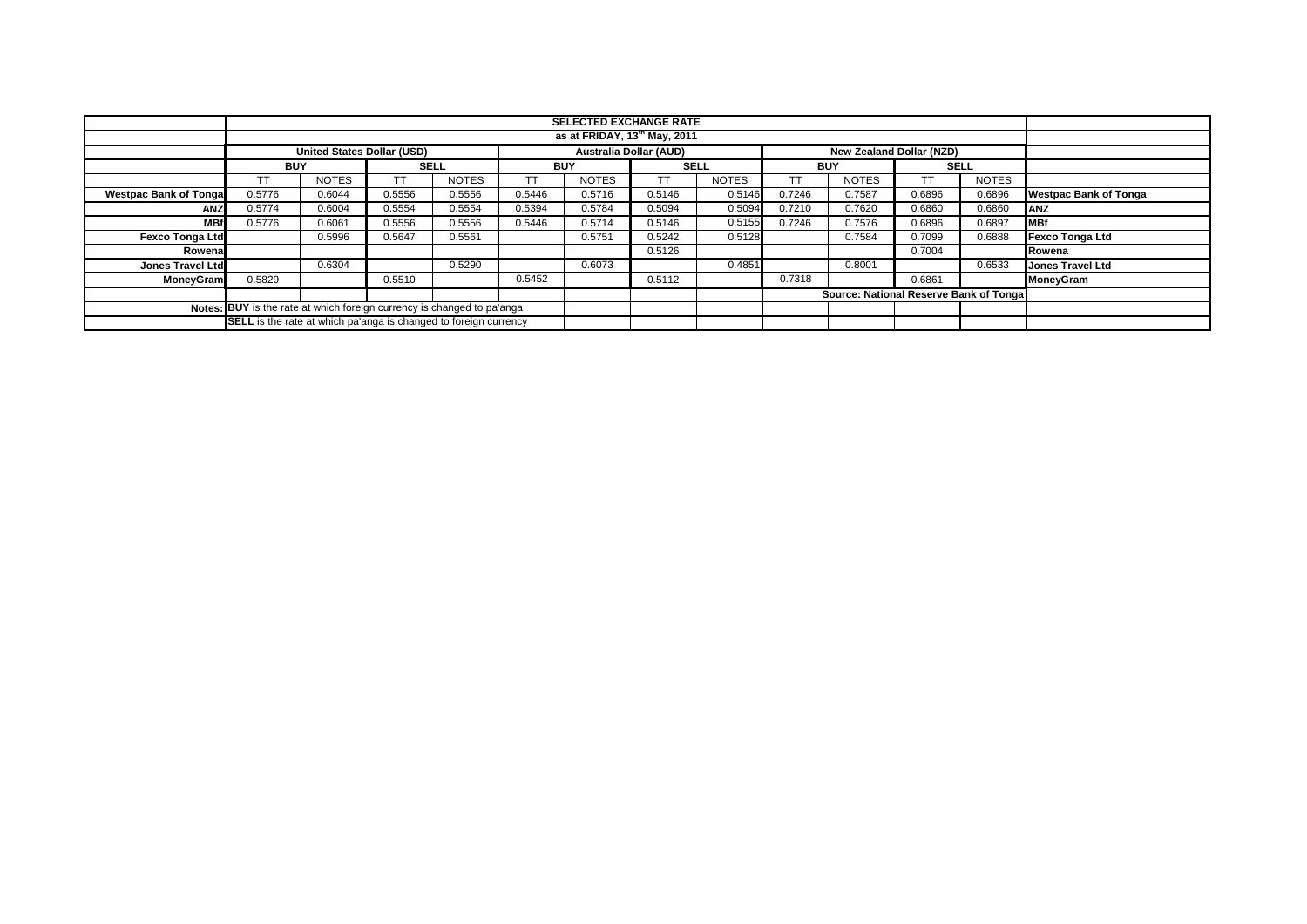|                                                                        |                                                                                                |                                          |             |              |        | <b>SELECTED EXCHANGE RATE</b> |        |              |        |                                        |        |              |                              |
|------------------------------------------------------------------------|------------------------------------------------------------------------------------------------|------------------------------------------|-------------|--------------|--------|-------------------------------|--------|--------------|--------|----------------------------------------|--------|--------------|------------------------------|
|                                                                        |                                                                                                | as at FRIDAY, 20 <sup>th</sup> May, 2011 |             |              |        |                               |        |              |        |                                        |        |              |                              |
|                                                                        | Australia Dollar (AUD)<br><b>United States Dollar (USD)</b><br><b>New Zealand Dollar (NZD)</b> |                                          |             |              |        |                               |        |              |        |                                        |        |              |                              |
|                                                                        | <b>BUY</b>                                                                                     |                                          | <b>SELL</b> |              |        | <b>BUY</b>                    |        | <b>SELL</b>  |        | <b>BUY</b>                             |        | <b>SELL</b>  |                              |
|                                                                        |                                                                                                | <b>NOTES</b>                             | TT          | <b>NOTES</b> | TT     | <b>NOTES</b>                  | ТT     | <b>NOTES</b> |        | <b>NOTES</b>                           |        | <b>NOTES</b> |                              |
| <b>Westpac Bank of Tonga</b>                                           | 0.5766                                                                                         | 0.6031                                   | 0.5546      | 0.5546       | 0.5434 | 0.5703                        | 0.5134 | 0.5134       | 0.7278 | 0.7622                                 | 0.6928 | 0.6928       | <b>Westpac Bank of Tonga</b> |
| <b>ANZ</b>                                                             | 0.5761                                                                                         | 0.5991                                   | 0.5541      | 0.5541       | 0.5382 | 0.5772                        | 0.5082 | 0.5082       | 0.7246 | 0.7656                                 | 0.6896 | 0.6896       | <b>ANZ</b>                   |
| <b>MBf</b>                                                             | 0.5766                                                                                         | 0.6024                                   | 0.5546      | 0.5556       | 0.5434 | 0.5714                        | 0.5134 | 0.5128       | 0.7278 | 0.7634                                 | 0.6928 | 0.6944       | <b>MBf</b>                   |
| Fexco Tonga Ltd                                                        |                                                                                                | 0.5982                                   | 0.5617      | 0.5548       |        | 0.5738                        | 0.5214 | 0.5116       |        | 0.7621                                 | 0.7099 | 0.6922       | Fexco Tonga Ltd              |
| Rowena                                                                 |                                                                                                |                                          |             |              |        |                               | 0.5108 |              |        |                                        | 0.6944 |              | Rowena                       |
| Mana                                                                   | 0.5986                                                                                         | 0.5986                                   | 0.5766      | 0.5766       | 0.5734 | 0.5734                        | 0.5434 | 0.5434       | 0.7628 | 0.7628                                 | 0.7278 | 0.7278       | Mana                         |
| <b>Jones Travel Ltd</b>                                                |                                                                                                | 0.6291                                   |             | 0.5277       |        | 0.6061                        |        | 0.4840       |        | 0.8039                                 |        | 0.6568       | <b>Jones Travel Ltd</b>      |
| <b>MoneyGram</b>                                                       | 0.5829                                                                                         |                                          | 0.5510      |              | 0.5450 |                               | 0.5111 |              | 0.7473 |                                        | 0.6885 |              | MoneyGram                    |
|                                                                        |                                                                                                |                                          |             |              |        |                               |        |              |        | Source: National Reserve Bank of Tonga |        |              |                              |
| Notes: BUY is the rate at which foreign currency is changed to pa'anga |                                                                                                |                                          |             |              |        |                               |        |              |        |                                        |        |              |                              |
|                                                                        | <b>SELL</b> is the rate at which pa'anga is changed to foreign currency                        |                                          |             |              |        |                               |        |              |        |                                        |        |              |                              |